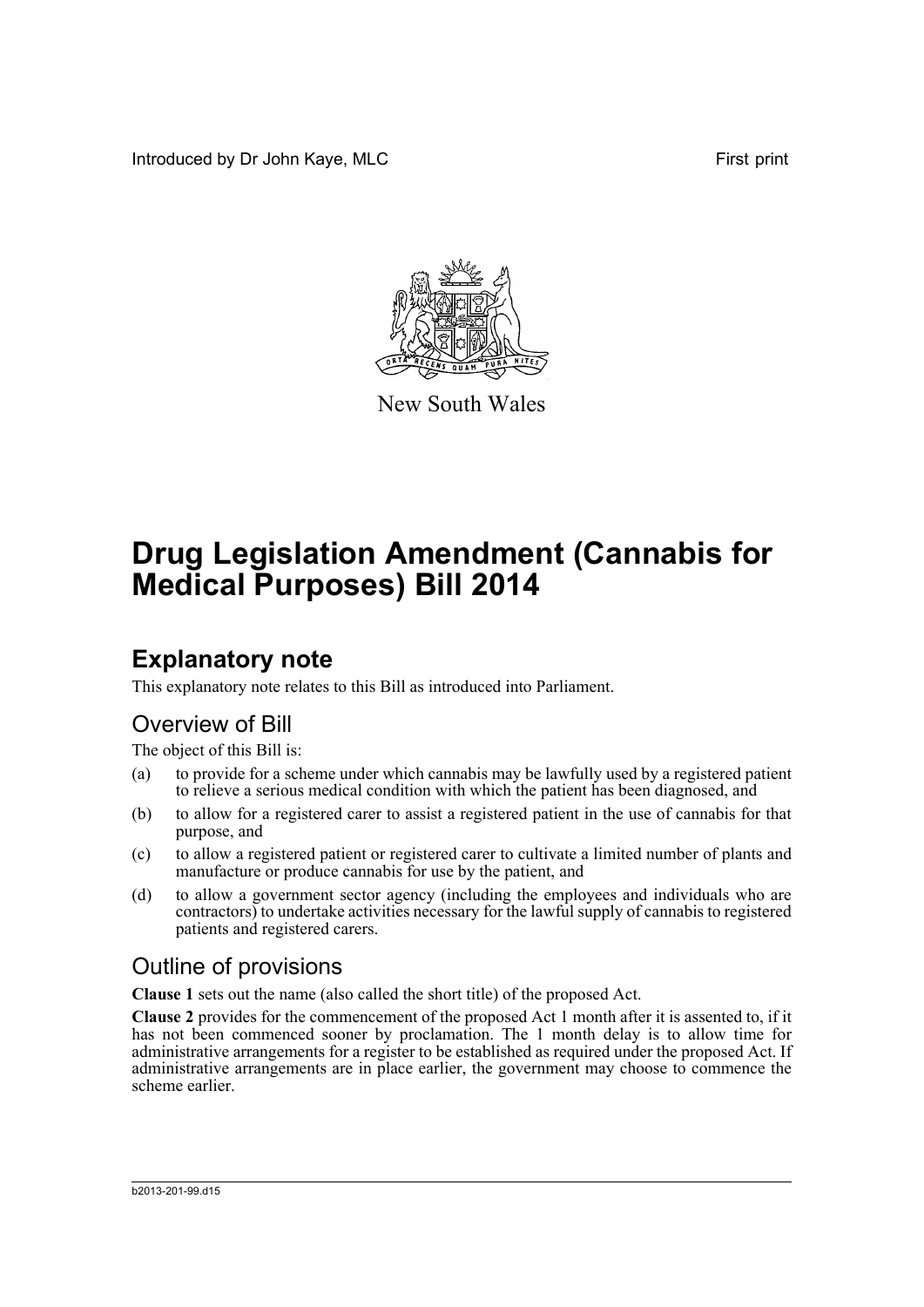### **Schedule 1 Amendment of Poisons and Therapeutic Goods Act 1966 No 31**

**Schedule 1 [1]** renumbers Part 4A of the *Poisons and Therapeutic Goods Act 1966* (the *principal Act*) and inserts a new Part 4A dealing with cannabis for medical purposes.

Proposed Division 1 contains definitions for the purposes of the proposed Part. The definition of *cannabis* is limited to cannabis as a Schedule 9 substance. The definition is otherwise tied to relevant definitions in the *Drug Misuse and Trafficking Act 1985* for consistency. The definition ensures that the scheme does not inadvertently authorise use of other Schedule 9 substances with a small amount of cannabis mixed in.

The definition of *serious medical condition* is central to the proposed Part since cannabis may only be used by a registered patient to relieve such a condition. The definition focuses on the symptoms that may be relieved through the use of cannabis and connects those symptoms to various illnesses or conditions as follows:

- symptoms associated with, or with treatment for, one or more of the following:
	- an illness or condition that is likely to result in death.
		- Human Immunodeficiency Virus (HIV),
- severe and treatment-resistant nausea and vomiting due to chemotherapy,
- pain associated with cancer,
- neuropathic pain,
- a symptom associated with, or with treatment for, a medical condition declared by the regulations to be a symptom that may be relieved by the use of cannabis,
- a symptom associated with, or with treatment for, a medical condition certified by the patient's medical practitioner as a symptom suffered by the patient that may be relieved by the use of cannabis.

A child is only to be regarded as having a serious medical condition if the child suffers from symptoms associated with, or with treatment for, intractable childhood epilepsy.

Proposed Division 2 requires the Health Secretary to establish a register of patients and carers. On application, a patient is entitled to be registered if the patient is at least 18 years of age, resides in NSW and provides a certificate signed by the patient's medical practitioner certifying that the patient has, in the opinion of the practitioner, a serious medical condition. On application, the parent or guardian of a child with intractable childhood epilepsy is entitled to register the child as a patient if the child resides in NSW, 3 medical practitioners (one of whom is a specialist in the relevant field) certify that the child has intractable childhood epilepsy and one of the medical practitioner undertakes to oversee the treatment and report on its effectiveness to the Health Secretary. To be registered, a carer must be at least 18 years of age and reside in NSW. In relation to a child, only a parent or guardian may be registered as a carer. A registered patient who has attained 18 years of age or a registered carer may choose to be registered as a cannabis producer.

The Health Secretary is required to issue each registered patient and registered carer with a photo identification card for presentation to an inspector as necessary. The register is not open for inspection but the Health Secretary may issue a certificate for evidentiary or law enforcement purposes relating to an entry in the register and may publish certain statistical or other information.

The Health Secretary is authorised to cancel a person's registration as a patient, carer or cannabis producer if satisfied that registration was obtained improperly or that the person is not entitled to be registered or the person has committed more than one offence against the Part.

Proposed Division 3 sets out what registration as a patient, carer or cannabis producer authorises the person to do that would otherwise be an offence against the *Drug Misuse and Trafficking Act 1985*.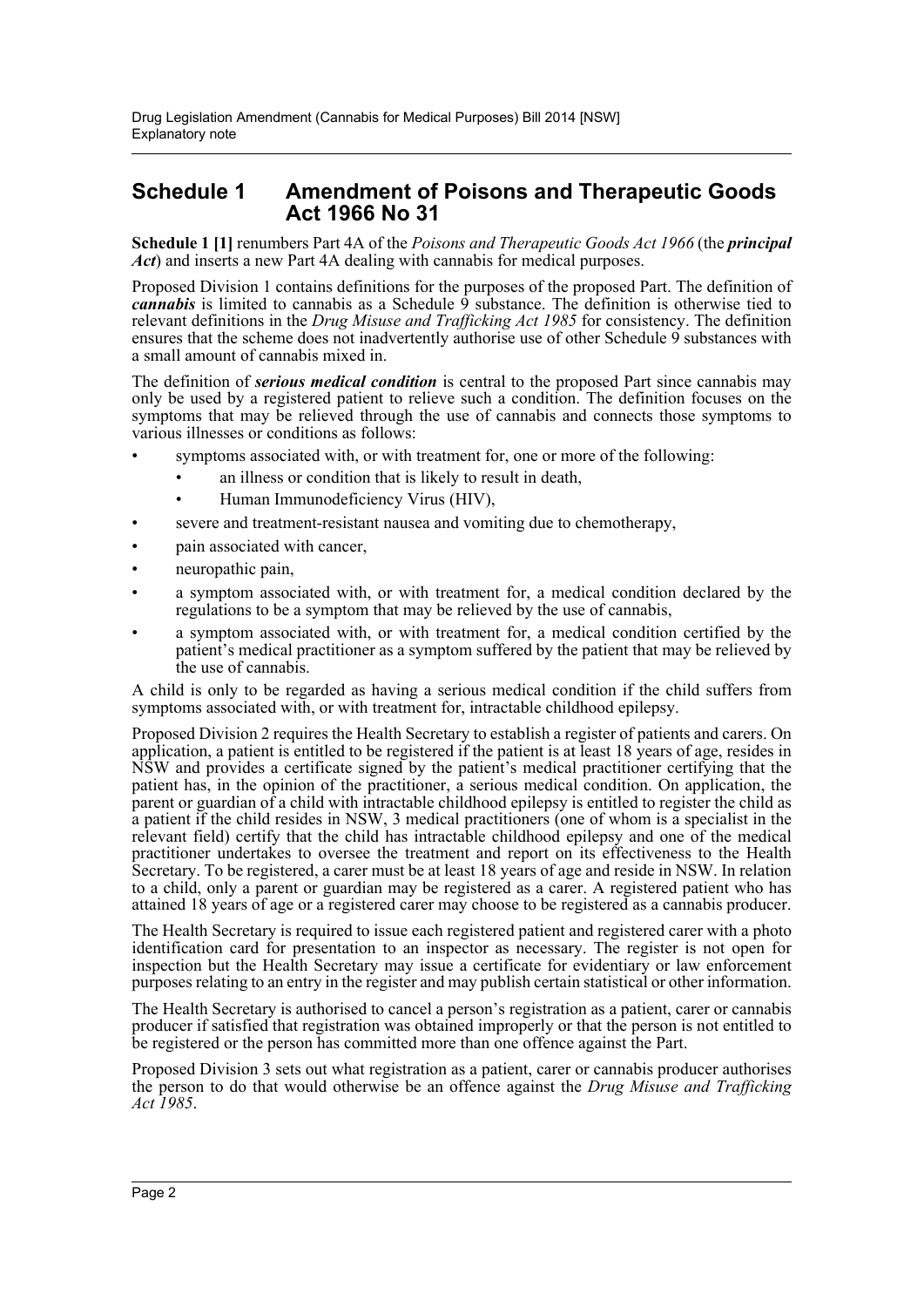A registered patient may rely on the authorisation as a defence under provisions of the *Drug Misuse and Trafficking Act 1985* as follows:

- for possession: section 10 (2) (a) (Possession of prohibited drugs) and section 11 (2) (c) (Possession of equipment for administration of prohibited drugs),
- for administration: section 12 (2) (b) (Self-administration of prohibited drugs—see Schedule 2 [1]) and section 14 (2) (b) (Permitting another to administer prohibited drugs see Schedule  $2$  [2]),
- if registered as a cannabis producer—for cultivation, manufacture or production: section 23 (4) (a1) (Offences with respect to prohibited plants—see Schedule 2 [3]), section 11C  $(2)$  (a) (Possession of instructions for manufacture or production of prohibited drugs), section  $24$  (4) (a) (Manufacture and production of prohibited drugs) and section 24A (2) (a) (Possession of precursors and certain apparatus for manufacture or production of prohibited drugs).

A registered carer may rely on the authorisation as a defence under provisions of the *Drug Misuse and Trafficking Act 1985* as follows:

- for possession: section 10 (2) (a) (Possession of prohibited drugs) and section 11 (2) (c) (Possession of equipment for administration of prohibited drugs),
- for administration: section 13 (2) (a) (Administration of prohibited drugs to others),
- for supply: section 25 (4) (a) (Supply of prohibited drugs) and section 25A (9) (a) (Offence of supplying prohibited drugs on an ongoing basis),
- if registered as a cannabis producer—for cultivation, manufacture or production: section 23 (4) (a1) (Offences with respect to prohibited plants—see Schedule 2 [3]), section 11C  $(2)$  (a) (Possession of instructions for manufacture or production of prohibited drugs), section  $24 (4)$  (a) (Manufacture and production of prohibited drugs) and section 24A (2) (a) (Possession of precursors and certain apparatus for manufacture or production of prohibited drugs).

If a registered patient or carer does something outside the scope of the applicable authorisations, the *Drug Misuse and Trafficking Act 1985* and its substantial penalties will apply to the patient or carer.

Proposed Division 4 creates various offences that may be committed by registered patients or registered carers acting within the scope of the applicable authorisations as follows:

- an offence to administer cannabis in a public place (defined in the same way as in section 34 of the principal Act),
- an offence for a registered patient or carer who is not a registered cannabis producer to possess more than the permitted quantity of cannabis (being half the quantities fixed as small quantities for the purposes of the *Drug Misuse and Trafficking Act 1985*),
- an offence for a registered cannabis producer to possess more than a specified number of plants or 600 grams of cannabis leaf, or more than the permitted quantity of cannabis leaf while in a public place, or more than the permitted quantity of cannabis oil or cannabis resin,
- an offence for a registered cannabis producer to fail to notify police of the registration and the address at which cannabis plants are to be cultivated, to provide reasonable security or to report to police suspected thefts of cannabis or cannabis plants,
- an offence to fail to update information on the register,
- an offence to fail to present a certificate of identity issued under the Part to an inspector or return the certificate to the Health Secretary on request.

A person authorised to cultivate cannabis plants must ensure that no more than 6 plants are at the production stage and that no more than 24 plants are being cultivated at any one time.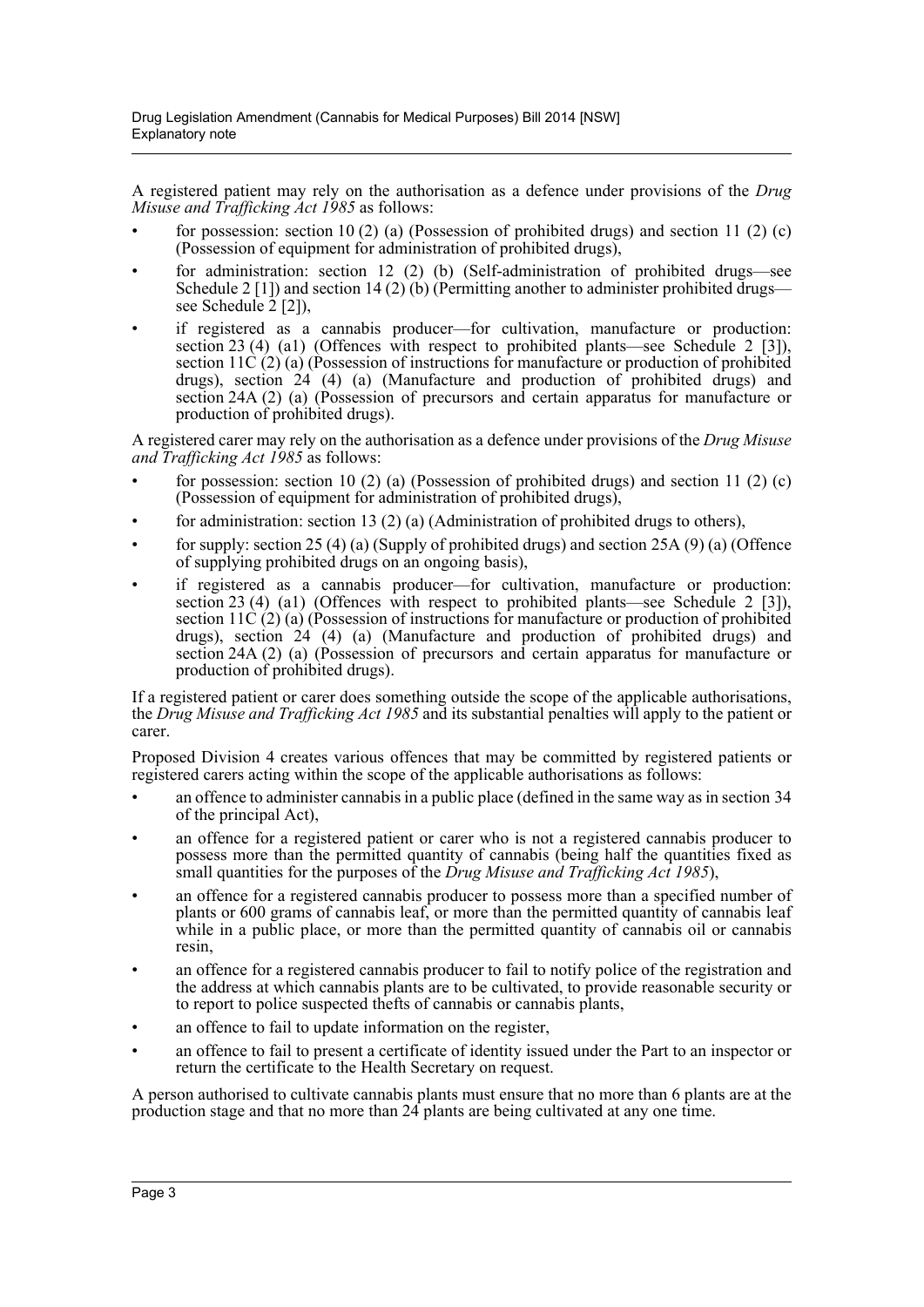Proposed Division 5 provides for a scheme under which a registered patient may be lawfully supplied cannabis by a government sector agency. The proposed Division authorises a government sector agency and its employees and contractors (if they are individuals rather than corporations) to:

- cultivate cannabis plants within New South Wales for the purposes of the proposed Part, and
- manufacture or produce cannabis within New South Wales for use by registered patients as authorised by the proposed Part, and
- supply cannabis to registered patients or registered carers within New South Wales for use by registered patients as authorised by the proposed Part.

The Commonwealth *Therapeutic Goods Act 1989* will not apply in these circumstances because of constitutional limitations.

The scheme relies on the application of defences for offences against the *Drug Misuse and Trafficking Act 1985* as follows:

- a person authorised to cultivate cannabis plants may rely on the authorisation as a defence under proposed section 23 (4) (a1) (Offences with respect to prohibited plants—see Schedule 2<sup>[3]</sup>),
- a person authorised to manufacture or produce cannabis may rely on the authorisation as a defence under section 11C (2) (a) (Possession of instructions for manufacture or production of prohibited drugs), section  $24 \cdot (4)$  (a) (Manufacture and production of prohibited drugs) and section 24A (2) (a) (Possession of precursors and certain apparatus for manufacture or production of prohibited drugs),
- a person authorised to supply cannabis may rely on the authorisation as a defence under section 25 (4) (a) (Supply of prohibited drugs) and section 25A (9) (a) (Offence of supplying prohibited drugs on an ongoing basis).

Proposed Division 6 provides for review of the Part. A review relating to the use of cannabis by children must be undertaken after 1 year and by adults after 2 years.

**Schedule 1 [2]** amends section 31 of the principal Act to ensure that the application of the Commonwealth therapeutic goods laws as a law of the State to individuals engaged in intra-State trade or commerce does not render unlawful activities authorised under proposed Part 4A.

#### **Schedule 2 Amendment of Drug Misuse and Trafficking Act 1985 No 226**

**Schedule 2 [1]** adds a defence to section 12 of the *Drug Misuse and Trafficking Act 1985* so that a person authorised to administer a prohibited drug to himself or herself under the *Poisons and Therapeutic Goods Act 1966* may do so without committing an offence against the section.

**Schedule 2 [2]** adds a defence to section 14 of the *Drug Misuse and Trafficking Act 1985* so that a person authorised to administer a prohibited drug to himself or herself under the *Poisons and Therapeutic Goods Act 1966* may permit another person to assist in the administration of the drug without committing an offence against the section.

**Schedule 2 [3]** adds a defence to section 23 of the *Drug Misuse and Trafficking Act 1985* so that a person authorised or licensed to cultivate cannabis plants under the *Poisons and Therapeutic Goods Act 1966* may do so without committing an offence against the section.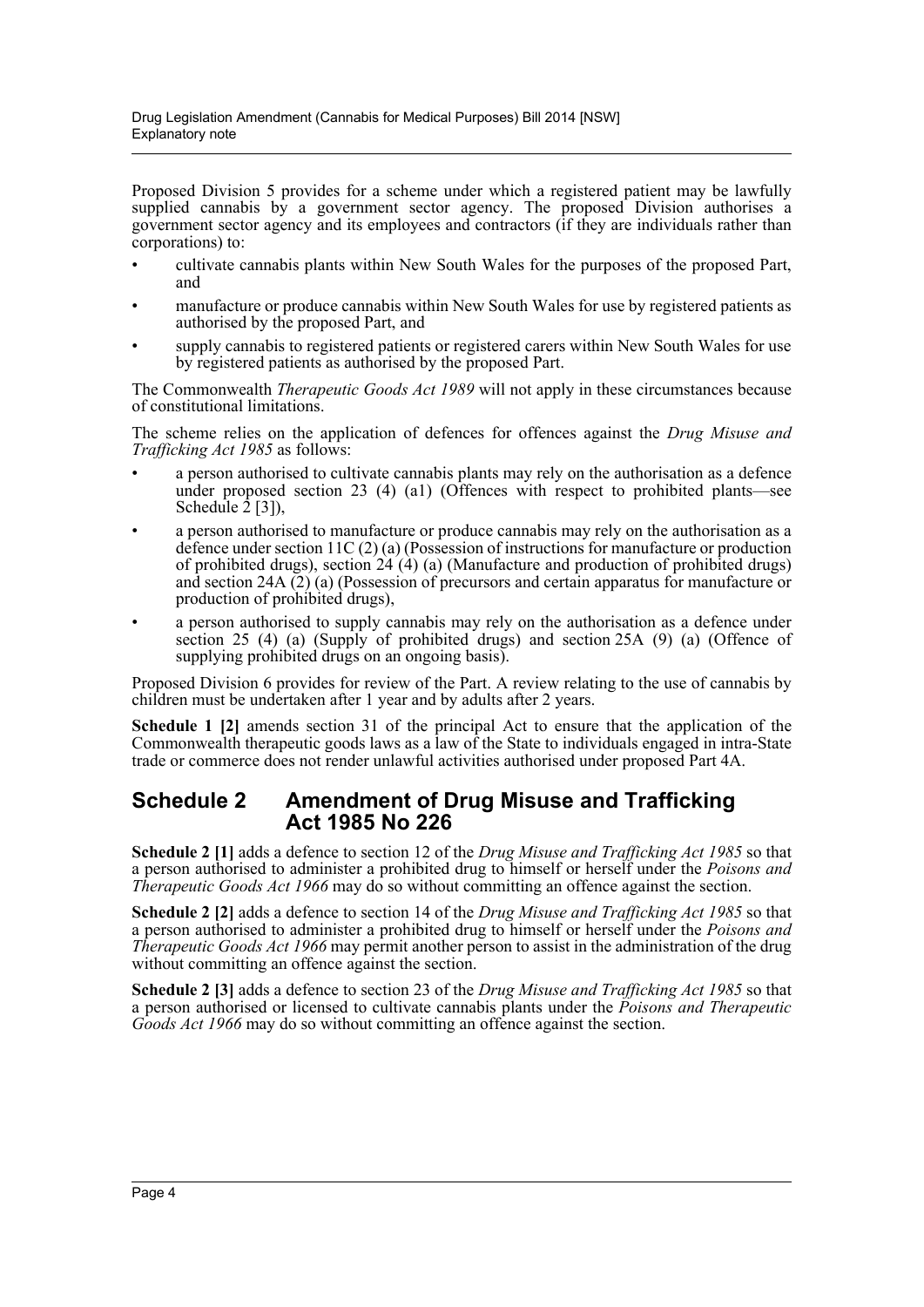Introduced by Dr John Kaye, MLC First print



New South Wales

# **Drug Legislation Amendment (Cannabis for Medical Purposes) Bill 2014**

## **Contents**

|            |                                                           | Page |
|------------|-----------------------------------------------------------|------|
|            | Name of Act                                               | 2.   |
| 2.         | Commencement                                              | 2.   |
| Schedule 1 | Amendment of Poisons and Therapeutic Goods Act 1966 No 31 | 3    |
| Schedule 2 | Amendment of Drug Misuse and Trafficking Act 1985 No 226  | 12.  |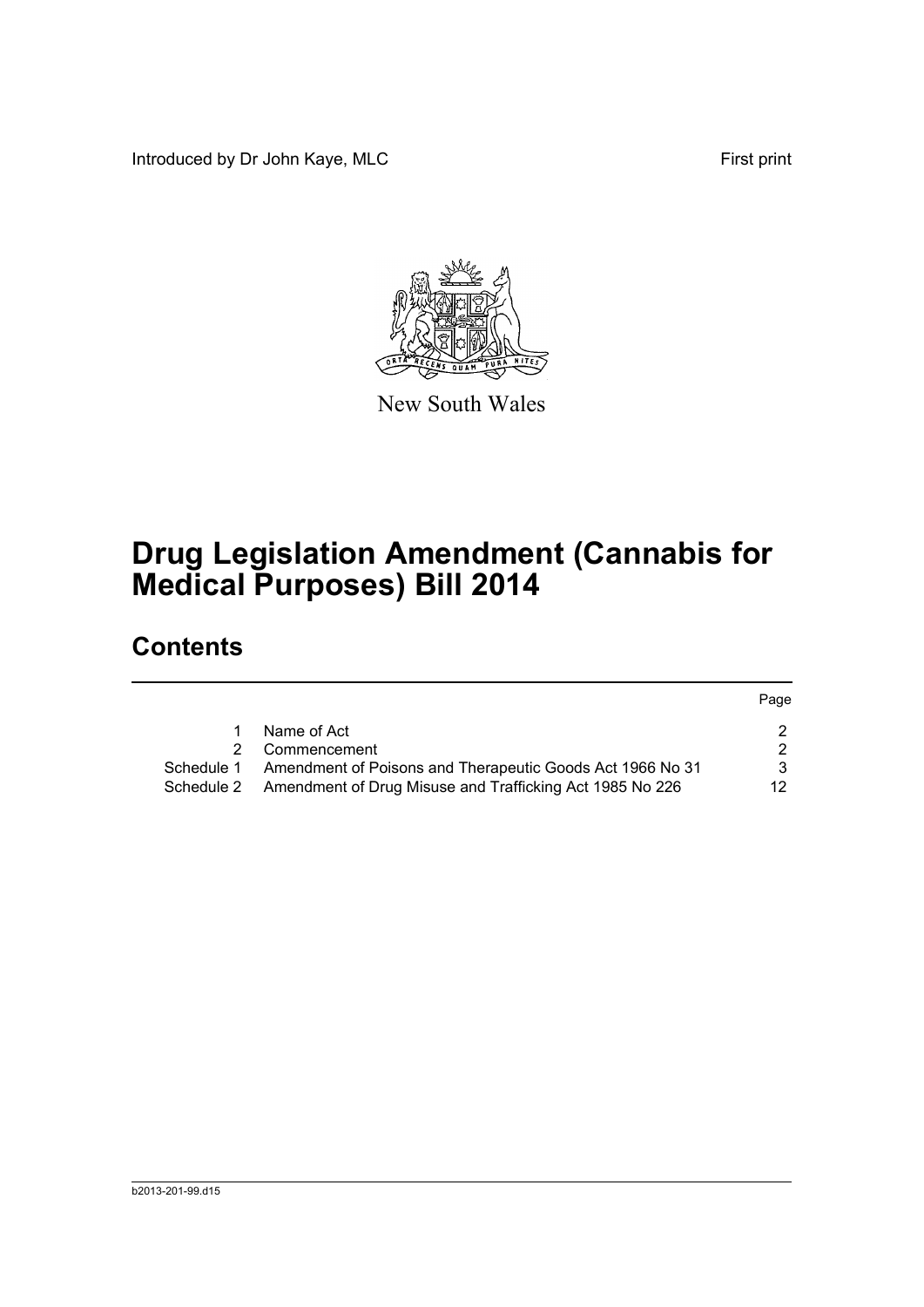

New South Wales

# **Drug Legislation Amendment (Cannabis for Medical Purposes) Bill 2014**

No , 2014

#### **A Bill for**

An Act to amend the *Poisons and Therapeutic Goods Act 1966* and the *Drug Misuse and Trafficking Act 1985* to provide a scheme supporting the use of cannabis for medical purposes.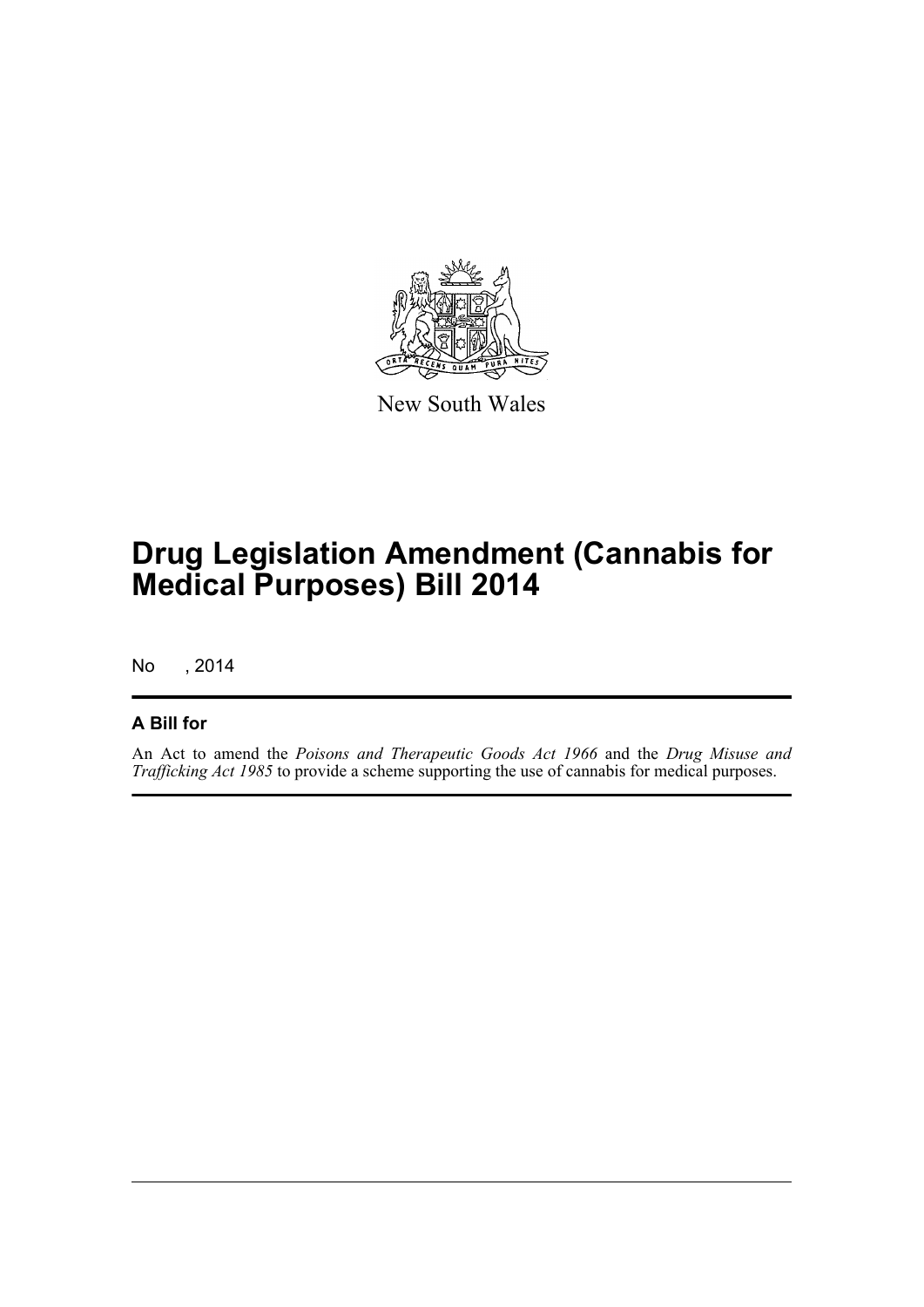<span id="page-6-1"></span><span id="page-6-0"></span>

| The Legislature of New South Wales enacts:                                                                   |               |
|--------------------------------------------------------------------------------------------------------------|---------------|
| Name of Act                                                                                                  | $\mathcal{P}$ |
| This Act is the Drug Legislation Amendment (Cannabis for Medical Purposes)<br>Act 2014.                      | 3             |
| Commencement                                                                                                 | 5             |
| This Act commences 1 month after the date of assent to this Act, unless commenced<br>sooner by proclamation. | 6             |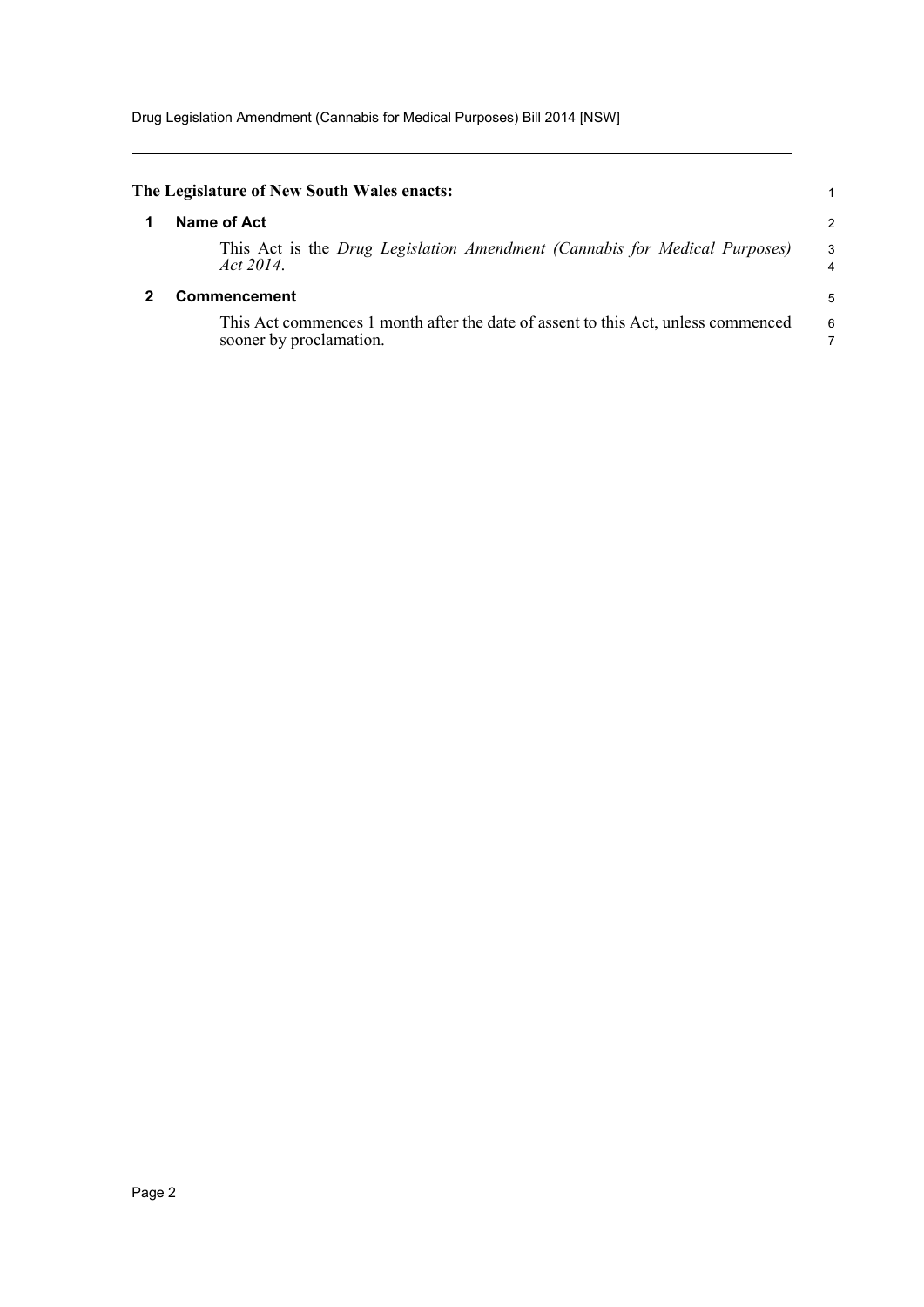<span id="page-7-0"></span>

| <b>Schedule 1</b> |         |                   | <b>Amendment of Poisons and Therapeutic Goods</b><br><b>Act 1966 No 31</b> | 1<br>$\overline{c}$                                                                                                                                                                                                       |                |
|-------------------|---------|-------------------|----------------------------------------------------------------------------|---------------------------------------------------------------------------------------------------------------------------------------------------------------------------------------------------------------------------|----------------|
| [1]               | Part 4A |                   |                                                                            |                                                                                                                                                                                                                           | 3              |
|                   |         |                   |                                                                            | Renumber Part 4A as Part 4B and insert before that Part as renumbered:                                                                                                                                                    | 4              |
|                   |         |                   |                                                                            | Part 4A Cannabis for medical purposes                                                                                                                                                                                     | 5              |
|                   |         | <b>Division 1</b> |                                                                            | <b>Preliminary</b>                                                                                                                                                                                                        | 6              |
|                   | 30C     |                   | Interpretation                                                             |                                                                                                                                                                                                                           | 7              |
|                   |         | (1)               |                                                                            | In this Part:                                                                                                                                                                                                             | 8              |
|                   |         |                   |                                                                            | <i>cannabis</i> means a Schedule 9 substance comprising:                                                                                                                                                                  | 9              |
|                   |         |                   | (a)                                                                        | cannabis leaf, cannabis oil or cannabis resin, or                                                                                                                                                                         | 10             |
|                   |         |                   | (b)                                                                        | a preparation, admixture, extract or other substance containing any<br>proportion of cannabis leaf, cannabis oil or cannabis resin except if it<br>includes any proportion of a Schedule 9 substance other than cannabis. | 11<br>12<br>13 |
|                   |         |                   |                                                                            | <i>child</i> means a person who has not attained 18 years of age.                                                                                                                                                         | 14             |
|                   |         |                   |                                                                            | <b>Health Secretary</b> means the Secretary of the Ministry of Health.                                                                                                                                                    | 15             |
|                   |         |                   |                                                                            | medical specialist means a medical practitioner registered under the Health<br>Practitioner Regulation National Law in a recognised specialty.                                                                            | 16<br>17       |
|                   |         |                   |                                                                            | <i>permitted quantity means:</i>                                                                                                                                                                                          | 18             |
|                   |         |                   | (a)                                                                        | for cannabis leaf—15 grams or, if some other amount is prescribed by<br>the regulations, that other amount, or                                                                                                            | 19<br>20       |
|                   |         |                   | (b)                                                                        | for cannabis oil—1 gram or, if some other amount is prescribed by the<br>regulations, that other amount, or                                                                                                               | 21<br>22       |
|                   |         |                   | (c)                                                                        | for cannabis resin—2.5 grams or, if some other amount is prescribed by<br>the regulations, that other amount.                                                                                                             | 23<br>24       |
|                   |         |                   |                                                                            | <i>public place</i> means a place where members of the public are lawfully entitled,<br>invited or permitted to be present in their capacity as members of the public,<br>whether conditionally or unconditionally.       | 25<br>26<br>27 |
|                   |         |                   |                                                                            | <i>register</i> means the register kept under this Part.                                                                                                                                                                  | 28             |
|                   |         |                   |                                                                            | <i>registered as a cannabis producer</i> —see section 30E.                                                                                                                                                                | 29             |
|                   |         |                   |                                                                            | <i>registered carer</i> means a person whose name is entered in the register as a<br>carer for a registered patient.                                                                                                      | 30<br>31       |
|                   |         |                   | patient.                                                                   | registered patient means a person whose name is entered in the register as a                                                                                                                                              | 32<br>33       |
|                   |         |                   |                                                                            | serious medical condition—see subsection (3).                                                                                                                                                                             | 34             |
|                   |         | (2)               |                                                                            | In this Part, the following expressions have the same meanings as they have in<br>the Drug Misuse and Trafficking Act 1985:                                                                                               | 35<br>36       |
|                   |         |                   |                                                                            | <i>administer</i> cannabis                                                                                                                                                                                                | 37             |
|                   |         |                   |                                                                            | cannabis leaf                                                                                                                                                                                                             | 38             |
|                   |         |                   |                                                                            | cannabis oil                                                                                                                                                                                                              | 39             |
|                   |         |                   |                                                                            | cannabis resin                                                                                                                                                                                                            | 40             |
|                   |         |                   |                                                                            | <i>cultivate</i> cannabis plants                                                                                                                                                                                          | 41             |
|                   |         |                   |                                                                            |                                                                                                                                                                                                                           |                |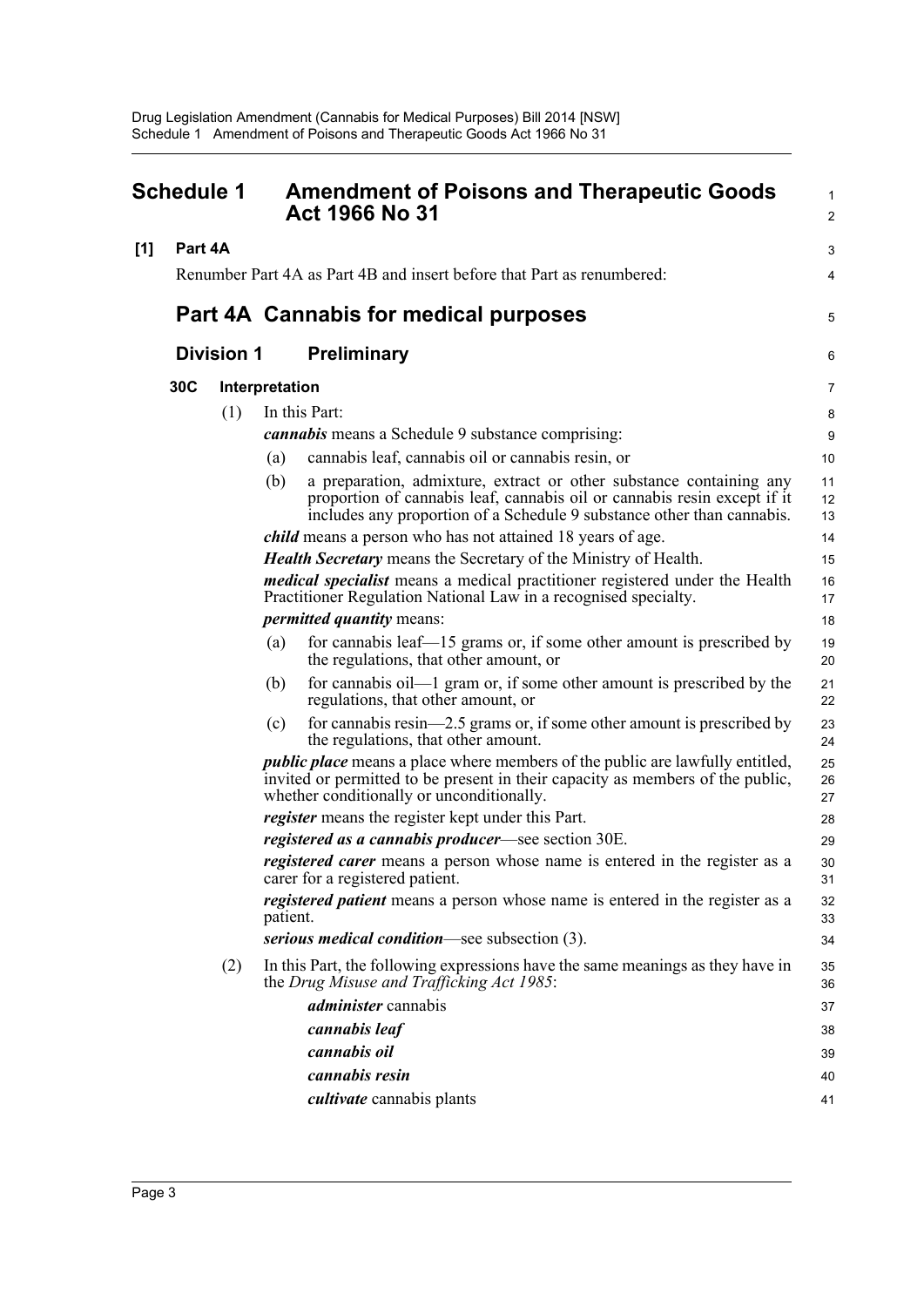|     |                   |     | <i>manufacture</i> cannabis                                                                                                                                                                                                                              | 1                    |  |
|-----|-------------------|-----|----------------------------------------------------------------------------------------------------------------------------------------------------------------------------------------------------------------------------------------------------------|----------------------|--|
|     |                   |     | <i>use</i> cannabis                                                                                                                                                                                                                                      | $\overline{c}$       |  |
|     | (3)               |     | For the purposes of this Part:                                                                                                                                                                                                                           |                      |  |
|     |                   | (a) | a patient who has attained 18 years of age has a serious medical<br><i>condition</i> if the patient suffers from:                                                                                                                                        | 4<br>5               |  |
|     |                   |     | (i)<br>symptoms associated with, or with treatment for, one or more of<br>the following:                                                                                                                                                                 | 6<br>7               |  |
|     |                   |     | an illness or condition that is likely to result in death,<br>(A)                                                                                                                                                                                        | 8                    |  |
|     |                   |     | (B)<br>Human Immunodeficiency Virus (HIV), or                                                                                                                                                                                                            | 9                    |  |
|     |                   |     | severe and treatment-resistant nausea and vomiting due to<br>(ii)<br>chemotherapy, or                                                                                                                                                                    | 10<br>11             |  |
|     |                   |     | pain associated with cancer, or<br>(iii)                                                                                                                                                                                                                 | 12                   |  |
|     |                   |     | (iv)<br>neuropathic pain, or                                                                                                                                                                                                                             | 13                   |  |
|     |                   |     | a symptom associated with, or with treatment for, a medical<br>(v)<br>condition declared by the regulations to be a symptom that may<br>be relieved by the use of cannabis, or                                                                           | 14<br>15<br>16       |  |
|     |                   |     | a symptom associated with, or with treatment for, a medical<br>(vi)<br>condition certified by the patient's medical practitioner as a<br>symptom suffered by the patient that may be relieved by the use<br>of cannabis, and                             | 17<br>18<br>19<br>20 |  |
|     |                   | (b) | a patient who is a child has a <b>serious medical condition</b> if the patient<br>suffers from symptoms associated with, or with treatment for,<br>intractable childhood epilepsy.                                                                       | 21<br>22<br>23       |  |
|     |                   |     |                                                                                                                                                                                                                                                          |                      |  |
|     | <b>Division 2</b> |     | <b>Register</b>                                                                                                                                                                                                                                          | 24                   |  |
| 30D |                   |     | Entitlement to registration as patient or carer                                                                                                                                                                                                          | 25                   |  |
|     | (1)               |     | A person who has attained 18 years of age is entitled to be registered as a<br>patient if, and only if:                                                                                                                                                  | 26<br>27             |  |
|     |                   | (a) | the person applies for registration as a patient in the manner and form<br>required by the Health Secretary, and                                                                                                                                         | 28<br>29             |  |
|     |                   | (b) | the person's principal place of residence is in New South Wales, and                                                                                                                                                                                     | 30                   |  |
|     |                   | (c) | the Health Secretary is provided with a certificate that:                                                                                                                                                                                                | 31                   |  |
|     |                   |     | has been signed by the person's medical practitioner within the<br>(i)<br>previous 6 months, and                                                                                                                                                         | 32<br>33             |  |
|     |                   |     | (ii)<br>certifies that the practitioner has examined the person and that, in<br>the opinion of the practitioner, the person has a serious medical<br>condition, and                                                                                      | 34<br>35<br>36       |  |
|     |                   |     | specifies the elements of the definition of serious medical<br>(iii)<br><i>condition</i> on which the opinion is based, the nature of relevant<br>symptoms suffered by the person and the medical condition with<br>which the person has been diagnosed. | 37<br>38<br>39<br>40 |  |
|     | (2)               |     | A person is entitled to be registered as the carer of a registered patient who has<br>attained 18 years of age if, and only if:                                                                                                                          | 41<br>42             |  |
|     |                   | (a) | the person applies for registration as a carer of the registered patient in<br>the manner and form required by the Health Secretary, and                                                                                                                 | 43<br>44             |  |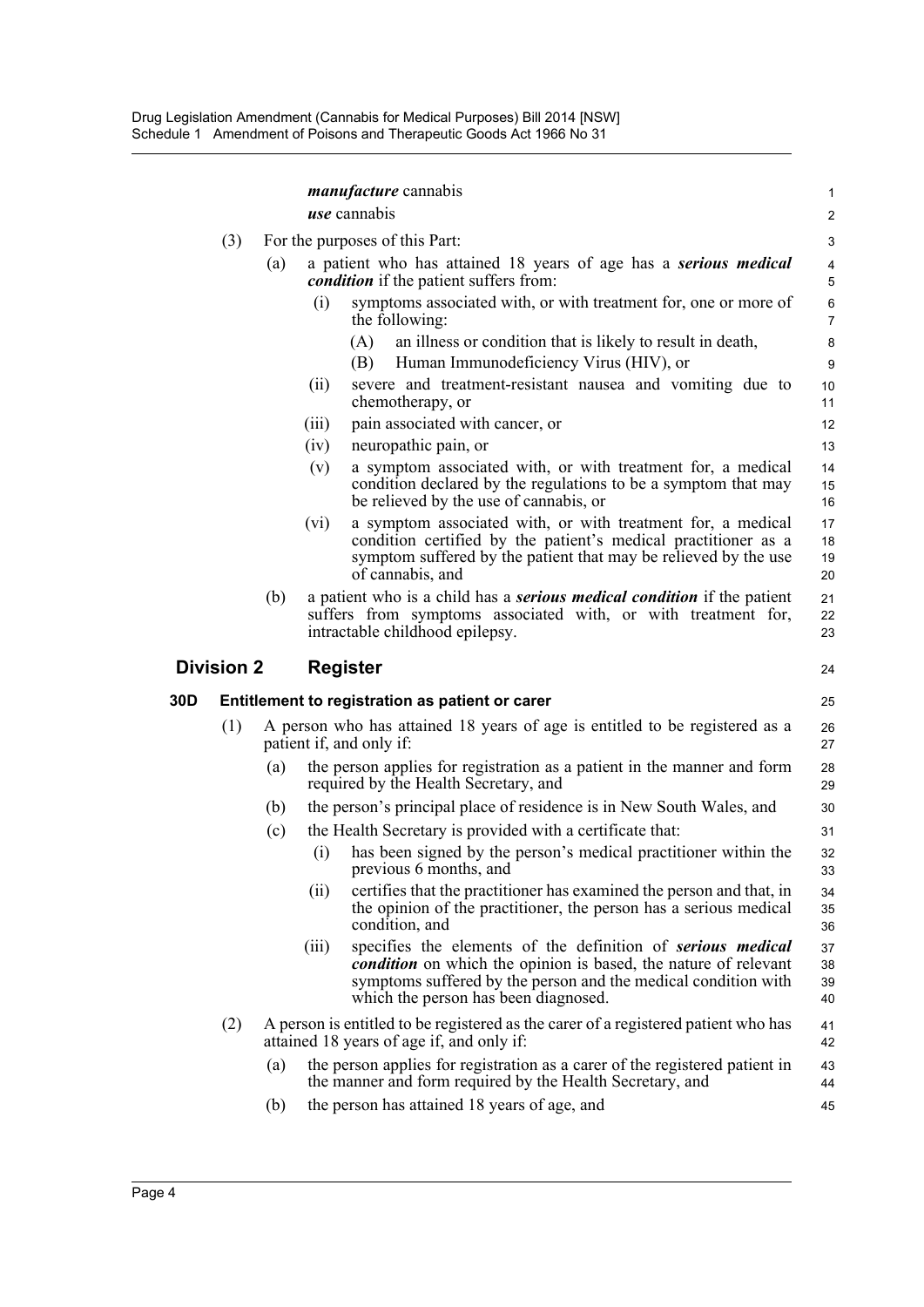|     |     | (c) | the person's principal place of residence is in New South Wales, and                                                                                                                                                                                                                                                                               | $\mathbf{1}$                  |
|-----|-----|-----|----------------------------------------------------------------------------------------------------------------------------------------------------------------------------------------------------------------------------------------------------------------------------------------------------------------------------------------------------|-------------------------------|
|     |     | (d) | the patient requests registration of the person as his or her carer in the<br>manner and form required by the Health Secretary.                                                                                                                                                                                                                    | $\overline{c}$<br>3           |
|     | (3) |     | A child is entitled to be registered as a patient if, and only if:                                                                                                                                                                                                                                                                                 | 4                             |
|     |     | (a) | a parent or guardian of the child applies for registration of the child as a<br>patient (with the written consent of the child if the child has attained<br>16 years of age) in the manner and form required by the Health<br>Secretary, and                                                                                                       | 5<br>6<br>$\overline{7}$<br>8 |
|     |     | (b) | the principal place of residence of the child is in New South Wales, and                                                                                                                                                                                                                                                                           | 9                             |
|     |     | (c) | the Health Secretary is provided with certificates of 3 medical<br>practitioners, at least one of whom is a medical specialist in intractable<br>childhood epilepsy, and, in each case, the certificate:                                                                                                                                           | 10<br>11<br>12                |
|     |     |     | has been signed by the practitioner within the previous 6 months,<br>(1)<br>and                                                                                                                                                                                                                                                                    | 13<br>14                      |
|     |     |     | certifies that the practitioner has examined the child and that, in<br>(ii)<br>the opinion of the practitioner, the child has intractable childhood<br>epilepsy, and                                                                                                                                                                               | 15<br>16<br>17                |
|     |     | (d) | one of the medical practitioners undertakes in writing to oversee the use<br>of cannabis by the child to relieve symptoms associated with, or with<br>treatment for, intractable childhood epilepsy and to report to the Health<br>Secretary on the effectiveness of cannabis as a treatment for the child as<br>required by the Health Secretary. | 18<br>19<br>20<br>21<br>22    |
|     | (4) |     | A person is entitled to be registered as the carer of a registered patient who is<br>a child if, and only if:                                                                                                                                                                                                                                      | 23<br>24                      |
|     |     | (a) | the person is a parent or guardian of the child, and                                                                                                                                                                                                                                                                                               | 25                            |
|     |     | (b) | the person applies for registration as a carer in the manner and form<br>required by the Health Secretary, and                                                                                                                                                                                                                                     | 26<br>27                      |
|     |     | (c) | the person has attained 18 years of age, and                                                                                                                                                                                                                                                                                                       | 28                            |
|     |     | (d) | the person's principal place of residence is in New South Wales.                                                                                                                                                                                                                                                                                   | 29                            |
|     | (5) |     | A child registered as a patient and a parent or guardian of the child registered<br>as a carer of the child cease to be entitled to be so registered when the child<br>attains 18 years of age.                                                                                                                                                    | 30<br>31<br>32                |
| 30E |     |     | Entitlement to registration as cannabis producer                                                                                                                                                                                                                                                                                                   | 33                            |
|     | (1) |     | A registered patient who has attained 18 years of age is entitled to be registered<br>as a cannabis producer if, and only if:                                                                                                                                                                                                                      | 34<br>35                      |
|     |     | (a) | the patient applies for registration as a cannabis producer in the manner<br>and form required by the Health Secretary, and                                                                                                                                                                                                                        | 36<br>37                      |
|     |     | (b) | the patient proposes to cultivate cannabis plants to manufacture or<br>produce cannabis for use by the patient to relieve the patient's serious<br>medical condition, and                                                                                                                                                                          | 38<br>39<br>40                |
|     |     | (c) | a registered carer of the patient is not registered as a cannabis producer<br>for the patient.                                                                                                                                                                                                                                                     | 41<br>42                      |
|     | (2) |     | A registered carer of a registered patient is entitled to be registered as a<br>cannabis producer for the patient if, and only if:                                                                                                                                                                                                                 | 43<br>44                      |
|     |     | (a) | the carer applies for registration as a cannabis producer in the manner<br>and form required by the Health Secretary, and                                                                                                                                                                                                                          | 45<br>46                      |
|     |     |     |                                                                                                                                                                                                                                                                                                                                                    |                               |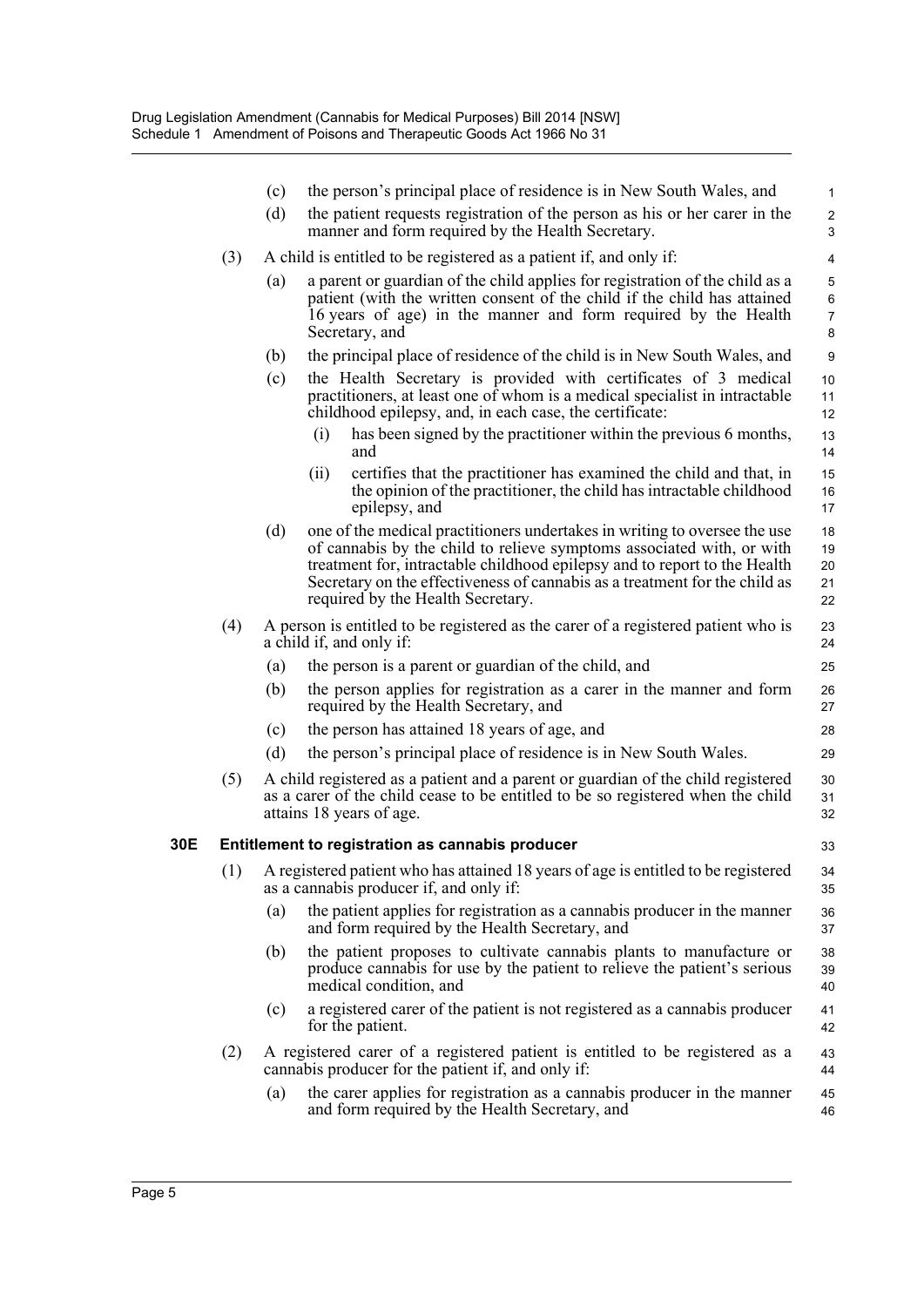|     |     | (b)       | if the patient has attained 18 years of age—the patient requests the<br>registration of the person as a cannabis producer in the manner and form<br>required by the Health Secretary, and                                                                                                                                                            | $\mathbf{1}$<br>$\overline{2}$<br>3 |
|-----|-----|-----------|------------------------------------------------------------------------------------------------------------------------------------------------------------------------------------------------------------------------------------------------------------------------------------------------------------------------------------------------------|-------------------------------------|
|     |     | (c)       | the carer proposes to cultivate cannabis plants to manufacture or<br>produce cannabis to supply to the patient for use by the patient to relieve<br>the patient's serious medical condition, and                                                                                                                                                     | $\overline{4}$<br>$\mathbf 5$<br>6  |
|     |     | (d)       | neither the registered patient nor any other registered carer of the patient<br>is registered as a cannabis producer for the patient.                                                                                                                                                                                                                | $\overline{7}$<br>8                 |
| 30F |     |           | <b>Applications for registration</b>                                                                                                                                                                                                                                                                                                                 | 9                                   |
|     | (1) |           | An application or request for registration of a carer (including as a cannabis<br>producer) may be made in anticipation of registration of the patient.                                                                                                                                                                                              | 10<br>11                            |
|     | (2) |           | The Health Secretary may require information provided for the purposes of an<br>application to be verified by statutory declaration or by the production of<br>specified evidence.                                                                                                                                                                   | 12<br>13<br>14                      |
| 30G |     |           | Maintenance of register and issue of certificate of identity as registered patient<br>or registered carer                                                                                                                                                                                                                                            | 15<br>16                            |
|     | (1) | patients. | The Health Secretary is to keep a register of patients and carers of registered                                                                                                                                                                                                                                                                      | 17<br>18                            |
|     | (2) |           | An entry in the register must include:                                                                                                                                                                                                                                                                                                               | 19                                  |
|     |     | (a)       | the name and address of the patient, and                                                                                                                                                                                                                                                                                                             | 20                                  |
|     |     | (b)       | if the patient is a child—the name and address of the parent or guardian<br>who made the application for registration of the child, and                                                                                                                                                                                                              | 21<br>22                            |
|     |     | (c)       | the name and contact details of each medical specialist or medical<br>practitioner who issued a certificate for registration of the patient, and                                                                                                                                                                                                     | 23<br>24                            |
|     |     | (d)       | if the patient has attained 18 years of age—the details on the certificate<br>as to the elements of the definition of serious medical condition on<br>which the opinion of the medical practitioner is based, the nature of<br>relevant symptoms suffered by the patient and the medical condition<br>with which the patient has been diagnosed, and | 25<br>26<br>27<br>28<br>29          |
|     |     | (e)       | if the patient is a child—the name and address of the medical<br>practitioner who has undertaken to report to the Health Secretary on the<br>effectiveness of cannabis as a treatment for the child, and                                                                                                                                             | 30<br>31<br>32                      |
|     |     | (f)       | if the patient has a registered carer—the name and address of the carer,<br>and                                                                                                                                                                                                                                                                      | 33<br>34                            |
|     |     | (g)       | if the patient is registered as a cannabis producer or a carer is registered<br>as a cannabis producer for the patient—a statement of that fact.                                                                                                                                                                                                     | 35<br>36                            |
|     | (3) |           | The Health Secretary may update the register as the Health Secretary considers<br>appropriate.                                                                                                                                                                                                                                                       | 37<br>38                            |
|     | (4) |           | The Health Secretary must ensure that each registered patient and registered<br>carer is issued with a certificate of identity as a registered patient or registered<br>carer that incorporates a recent photograph of the patient or carer and indicates<br>whether or not the person is registered as a cannabis producer.                         | 39<br>40<br>41<br>42                |
|     | (5) |           | For that purpose, the Health Secretary may require a person to attend at a<br>specified place to have the person's photograph taken or to supply the Health<br>Secretary with one or more photographs of the person as specified by the<br>Health Secretary.                                                                                         | 43<br>44<br>45<br>46                |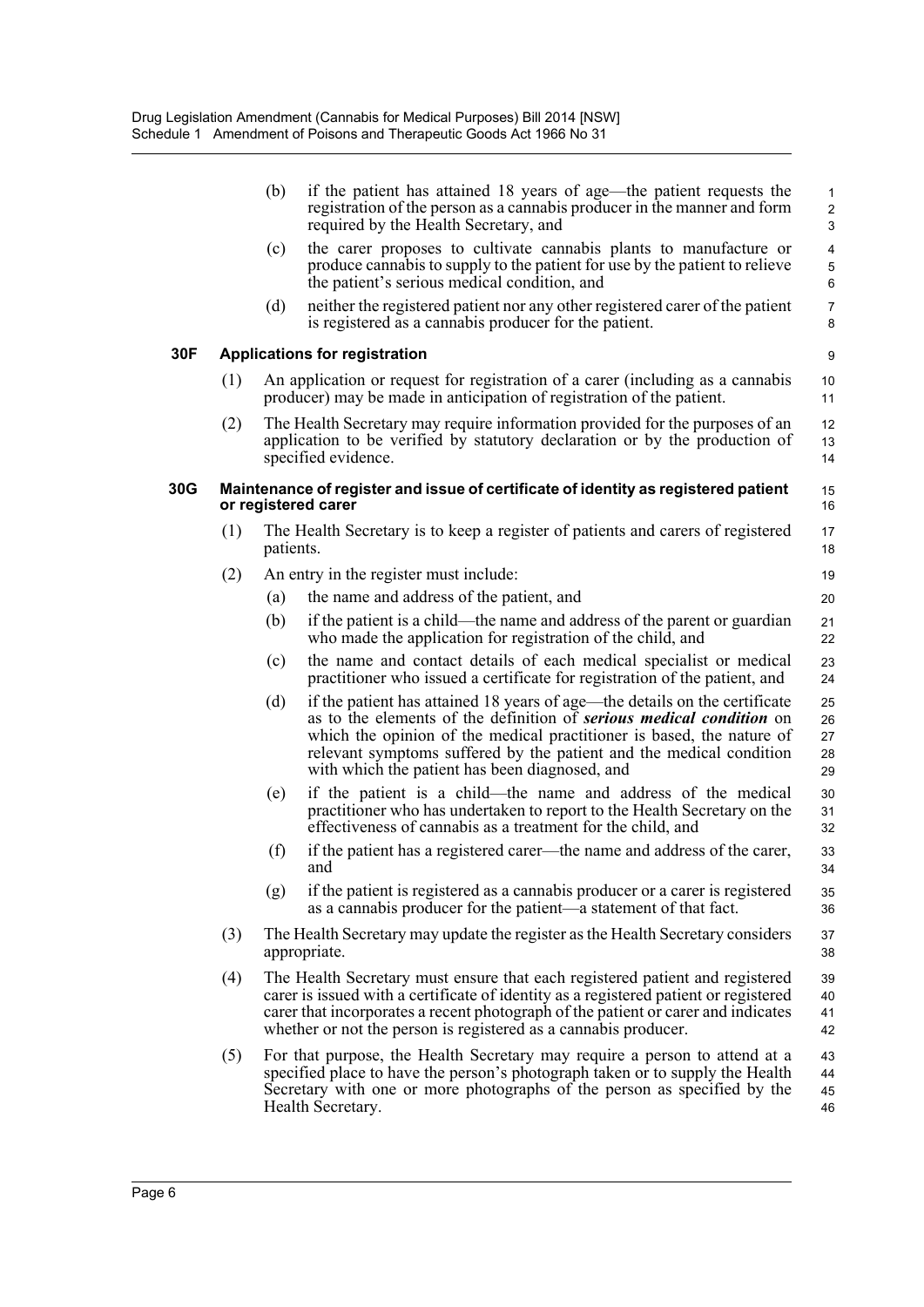| 30H        | Confidentiality of information on register and in reports |                                                                                                                                                                                                                                                                                |                                                                                                                                                                                                                                                         |                              |  |  |  |  |
|------------|-----------------------------------------------------------|--------------------------------------------------------------------------------------------------------------------------------------------------------------------------------------------------------------------------------------------------------------------------------|---------------------------------------------------------------------------------------------------------------------------------------------------------------------------------------------------------------------------------------------------------|------------------------------|--|--|--|--|
|            | (1)                                                       |                                                                                                                                                                                                                                                                                | The register is not open for inspection, including by an inspector or a member<br>of the public.                                                                                                                                                        | $\overline{\mathbf{c}}$<br>3 |  |  |  |  |
|            | (2)                                                       | Reports provided to the Health Secretary by a medical practitioner under this<br>Part are to be kept confidential.                                                                                                                                                             |                                                                                                                                                                                                                                                         |                              |  |  |  |  |
|            | (3)                                                       |                                                                                                                                                                                                                                                                                | However, the Health Secretary may:                                                                                                                                                                                                                      | $\,6$                        |  |  |  |  |
|            |                                                           | (a)                                                                                                                                                                                                                                                                            | issue a certificate for evidentiary or law enforcement purposes relating<br>to an entry in the register, or                                                                                                                                             | $\overline{7}$<br>8          |  |  |  |  |
|            |                                                           | (b)                                                                                                                                                                                                                                                                            | publish statistics and other information derived from the register or<br>reports provided to the Health Secretary under this Part, including:                                                                                                           | 9<br>10                      |  |  |  |  |
|            |                                                           |                                                                                                                                                                                                                                                                                | statistics relating to the number of registered patients and<br>(i)<br>registered carers, and                                                                                                                                                           | 11<br>12                     |  |  |  |  |
|            |                                                           |                                                                                                                                                                                                                                                                                | information about the nature of symptoms suffered by registered<br>(ii)<br>patients and the medical conditions with which registered<br>patients have been diagnosed, and                                                                               | 13<br>14<br>15               |  |  |  |  |
|            |                                                           |                                                                                                                                                                                                                                                                                | information about the effectiveness of cannabis as a treatment for<br>(iii)<br>intractable childhood epilepsy.                                                                                                                                          | 16<br>17                     |  |  |  |  |
|            | (4)                                                       | In any proceedings, a certificate signed by the Health Secretary certifying as<br>18<br>to a matter relating to an entry in the register constitutes proof, in the absence<br>of proof to the contrary, of the matter so certified.<br>20                                      |                                                                                                                                                                                                                                                         |                              |  |  |  |  |
| <b>301</b> | <b>Cancellation of registration</b>                       |                                                                                                                                                                                                                                                                                |                                                                                                                                                                                                                                                         |                              |  |  |  |  |
|            | (1)                                                       | The Health Secretary must cancel a person's registration as a patient, carer or<br>cannabis producer on the application of the person, or, if the person is a<br>registered carer, of the registered patient, made in the manner and form<br>required by the Health Secretary. |                                                                                                                                                                                                                                                         |                              |  |  |  |  |
|            | (2)                                                       | If a registered patient is a child, the application may be made by the parent or<br>guardian who applied for registration of the child as a patient.                                                                                                                           |                                                                                                                                                                                                                                                         |                              |  |  |  |  |
|            | (3)                                                       |                                                                                                                                                                                                                                                                                | The Health Secretary may cancel a person's registration as a patient, carer or<br>cannabis producer if satisfied that:                                                                                                                                  | 28<br>29                     |  |  |  |  |
|            |                                                           | (a)                                                                                                                                                                                                                                                                            | the registration was obtained improperly, or                                                                                                                                                                                                            | 30                           |  |  |  |  |
|            |                                                           | (b)                                                                                                                                                                                                                                                                            | the person is not entitled to be registered as a patient, carer or cannabis<br>producer (as the case requires), or                                                                                                                                      | 31<br>32                     |  |  |  |  |
|            |                                                           | (c)                                                                                                                                                                                                                                                                            | the person has committed more than one offence against this Part.                                                                                                                                                                                       | 33                           |  |  |  |  |
|            | (4)                                                       | must:                                                                                                                                                                                                                                                                          | Before the Health Secretary acts under subsection (3), the Health Secretary                                                                                                                                                                             | 34<br>35                     |  |  |  |  |
|            |                                                           | (a)                                                                                                                                                                                                                                                                            | notify the person (or, in the case of a patient who is a child, the parent<br>or guardian of the child who made the application for registration of the<br>child as a patient) in writing of the proposed action, specifying the<br>reasons for it, and | 36<br>37<br>38<br>39         |  |  |  |  |
|            |                                                           | (b)                                                                                                                                                                                                                                                                            | allow the person at least 14 days within which to make submissions to<br>the Health Secretary in relation to the proposed action.                                                                                                                       | 40<br>41                     |  |  |  |  |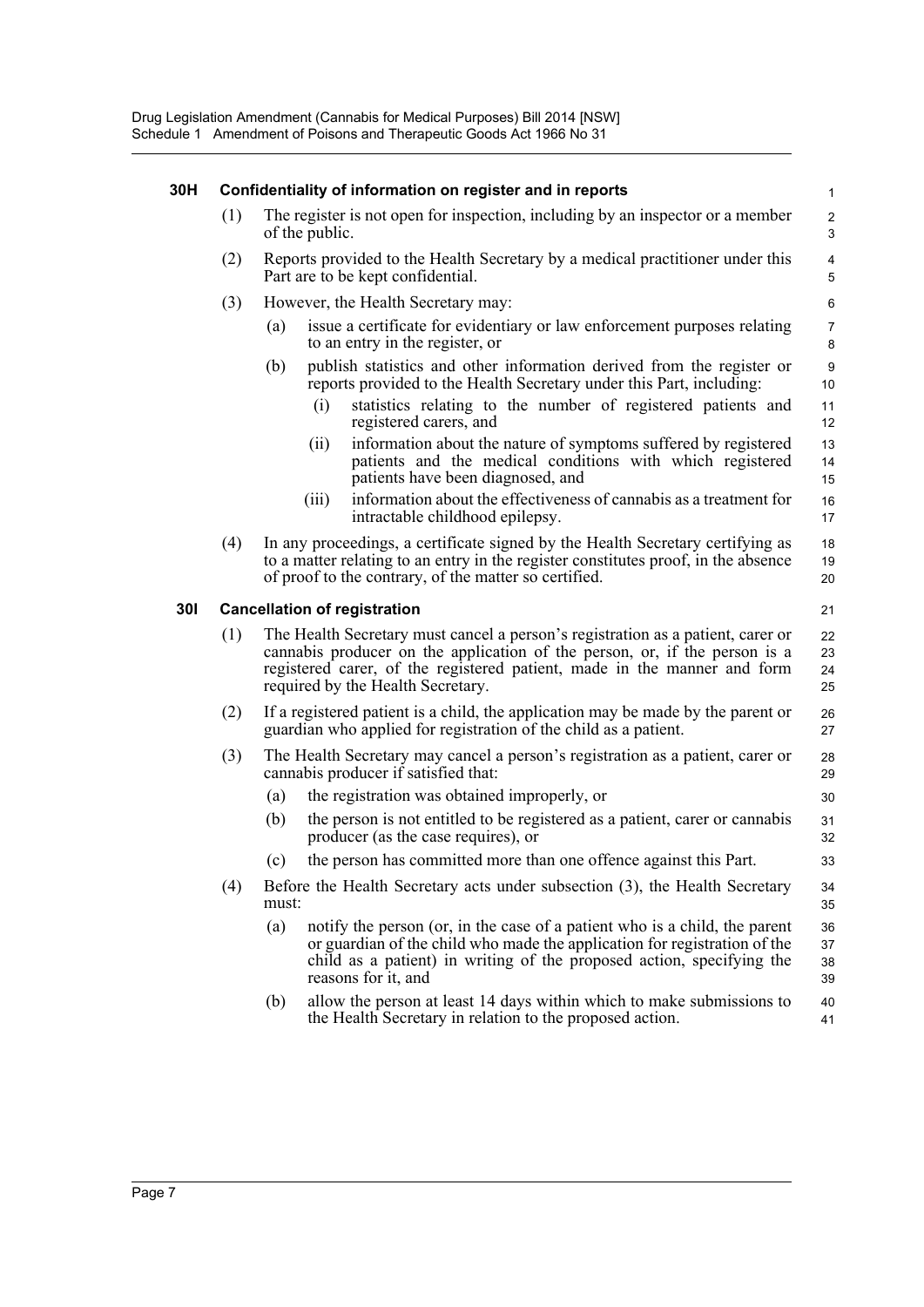| <b>Division 3</b>    |                   |     | Defences to prohibited drug offences                                                                                                                                                                                                                                                             |                      |  |  |
|----------------------|-------------------|-----|--------------------------------------------------------------------------------------------------------------------------------------------------------------------------------------------------------------------------------------------------------------------------------------------------|----------------------|--|--|
| 30J                  |                   |     | Authorisations for registered patients and registered carers comprising<br>defence under Drug Misuse and Trafficking Act 1985                                                                                                                                                                    |                      |  |  |
|                      | (1)               |     | A registered patient is authorised:                                                                                                                                                                                                                                                              | 4                    |  |  |
|                      |                   | (a) | to administer cannabis to himself or herself to relieve the patient's<br>serious medical condition, and                                                                                                                                                                                          | 5<br>6               |  |  |
|                      |                   | (b) | to possess cannabis, and equipment for use in the administration of<br>cannabis, for the purpose set out in paragraph (a), and                                                                                                                                                                   | $\overline{7}$<br>8  |  |  |
|                      |                   | (c) | to manufacture or produce cannabis by making a preparation or<br>admixture for the purpose set out in paragraph (a) at the patient's<br>principal place of residence, and                                                                                                                        | 9<br>10<br>11        |  |  |
|                      |                   | (d) | if the patient is a registered cannabis producer—to possess and cultivate<br>cannabis plants, and to manufacture or produce cannabis, for the<br>purpose set out in paragraph (a) at the patient's principal place of<br>residence.                                                              | 12<br>13<br>14<br>15 |  |  |
|                      | (2)               |     | A registered carer of a registered patient is authorised:                                                                                                                                                                                                                                        | 16                   |  |  |
|                      |                   | (a) | to administer cannabis to the patient, or assist the patient to administer<br>cannabis to himself or herself, to relieve the patient's serious medical<br>condition, and                                                                                                                         | 17<br>18<br>19       |  |  |
|                      |                   | (b) | to possess cannabis, and equipment for use in the administration of<br>cannabis, for the purpose set out in paragraph (a), and                                                                                                                                                                   | 20<br>21             |  |  |
|                      |                   | (c) | to manufacture or produce cannabis by making a preparation or<br>admixture for the purpose set out in paragraph (a) at the carer's principal<br>place of residence or at the patient's principal place of residence, and                                                                         | 22<br>23<br>24       |  |  |
|                      |                   | (d) | to supply cannabis, and equipment for use in the administration of<br>cannabis, to the patient for the purpose set out in paragraph (a), and                                                                                                                                                     | 25<br>26             |  |  |
|                      |                   | (e) | if the carer is a registered cannabis producer for the patient—to possess<br>and cultivate cannabis plants, and to manufacture or produce cannabis,<br>for the purpose set out in paragraph (a) at the carer's principal place of<br>residence or at the patient's principal place of residence. | 27<br>28<br>29<br>30 |  |  |
|                      | <b>Division 4</b> |     | <b>Offences</b>                                                                                                                                                                                                                                                                                  | 31                   |  |  |
| 30K                  |                   |     | Cannabis not to be administered in public place                                                                                                                                                                                                                                                  | 32                   |  |  |
|                      |                   |     | (1) A registered patient must not administer cannabis to himself or herself in a<br>public place.<br>Maximum penalty: 15 penalty units.                                                                                                                                                          | 33<br>34<br>35       |  |  |
| (2)<br>public place. |                   |     | A registered carer of a registered patient must not administer cannabis to the<br>patient, or assist the patient to administer cannabis to himself or herself, in a<br>Maximum penalty: 15 penalty units.                                                                                        | 36<br>37<br>38<br>39 |  |  |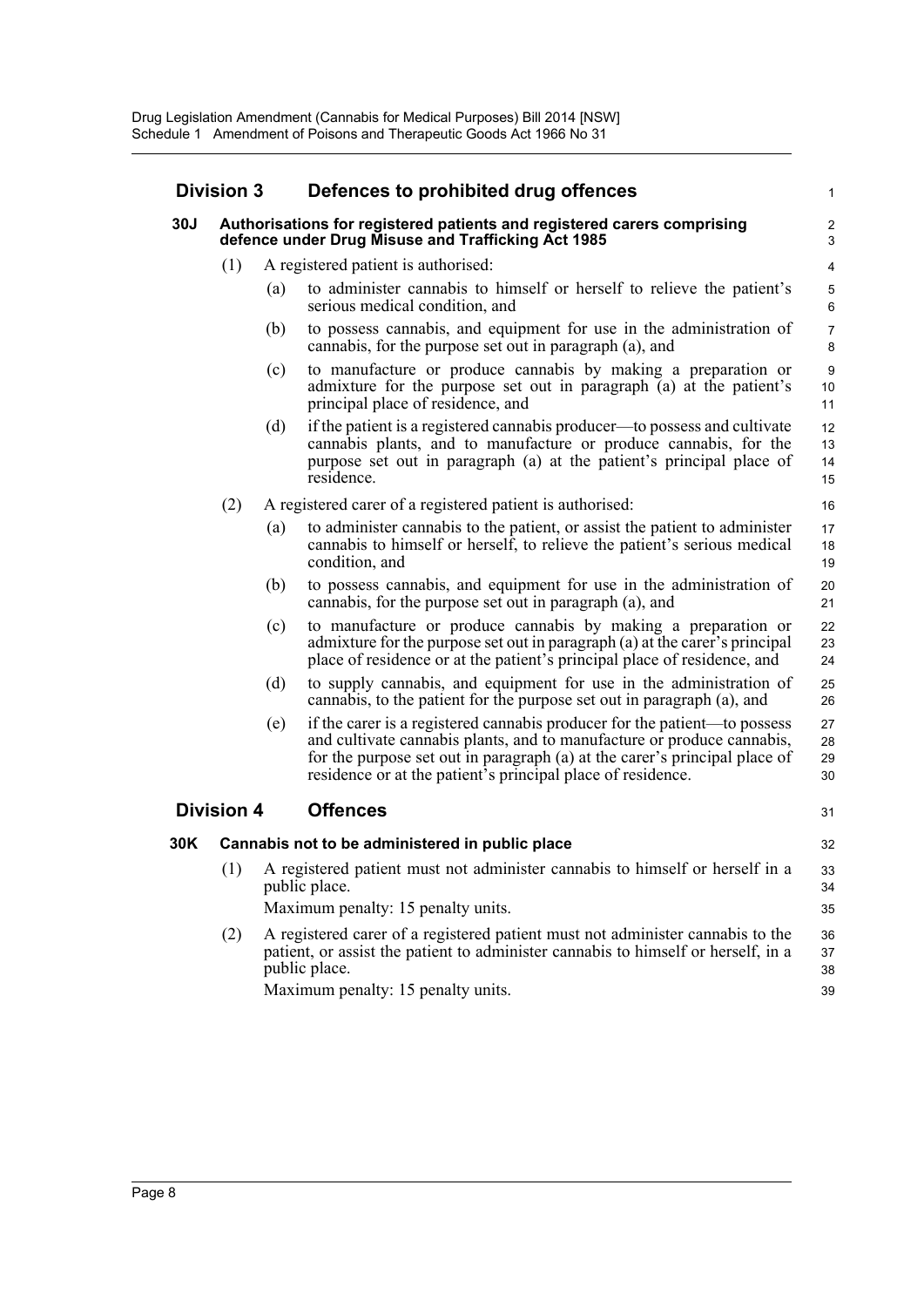#### **30L Limits on amount of cannabis or number of cannabis plants that may be possessed** (1) A registered patient or registered carer of a registered patient must not, if the patient or carer is not registered as a cannabis producer, possess more than the permitted quantity of cannabis. Maximum penalty: 15 penalty units. (2) A registered patient or registered carer who is registered as a cannabis producer: (a) must not possess more than 6 cannabis plants that are in bud or flowering or more than 24 cannabis plants in total, and (b) must not possess more than 600 grams (or, if some other amount is prescribed by the regulations, that other amount) of cannabis leaf, and (c) must not possess more than the permitted quantity of cannabis leaf on his or her person while in a public place, and (d) must not possess more than the permitted quantity of cannabis oil or cannabis resin. Maximum penalty: 20 penalty units. **30M Requirement to provide reasonable security and to report theft** A registered patient or registered carer who is registered as a cannabis producer: (a) must, as soon as practicable after becoming registered as a cannabis producer, notify a police officer of that registration and of the address at which cannabis plants are to be cultivated under the registration, and (b) must ensure that reasonable security against unauthorised access is provided for cannabis plants and cannabis cultivated, manufactured or produced under the registration, and (c) must report to a police officer any suspected theft of cannabis plants or cannabis cultivated, manufactured or produced under the registration as soon as practicable after forming the suspicion. Maximum penalty: 20 penalty units. **30N Updating of register** (1) A registered patient or registered carer must inform the Health Secretary (in the manner and form required by the Health Secretary) within 14 days after any of the following: (a) a change in the person's name, (b) a change in the person's address, (c) in the case of a registered patient who is a child: (i) a change in the name or address of the medical practitioner who has undertaken to report to the Health Secretary on the effectiveness of cannabis as a treatment for the child, or (ii) a change in the medical practitioner who is to report to the Health Secretary on the effectiveness of cannabis as a treatment for the child (in which case the name and address of the medical practitioner must be provided to the Health Secretary together 1 2 3 4 5 6 7 8  $\alpha$ 10 11 12 13 14 15 16 17 18 19 20  $21$ 22 23 24 25 26 27 28 29 30 31 32 33 34 35 36 37 38 39 40 41 42 43 44

with a written undertaking of the practitioner to provide reports

45 46

as required by the Health Secretary),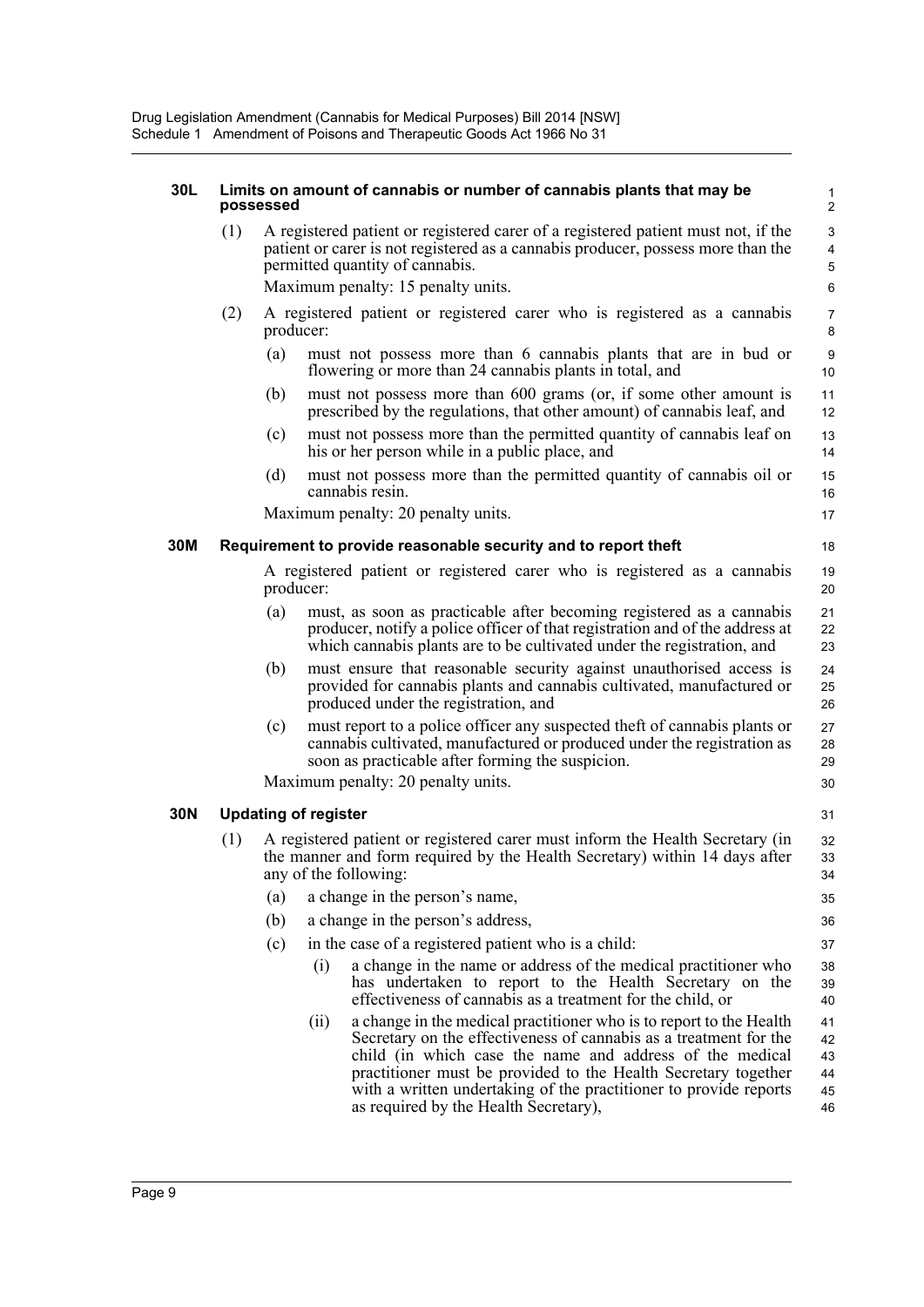|     |                   | (d)                   | in the case of a registered carer—the death of the patient for whom the<br>person is registered as a carer,                                                                                                                                                                                  | $\mathbf{1}$<br>2                       |
|-----|-------------------|-----------------------|----------------------------------------------------------------------------------------------------------------------------------------------------------------------------------------------------------------------------------------------------------------------------------------------|-----------------------------------------|
|     |                   | (e)                   | in the case of a person registered as a cannabis producer—the person<br>ceases to cultivate cannabis plants or does not commence to cultivate<br>cannabis plants within 14 days after becoming registered as a cannabis<br>producer.                                                         | 3<br>$\overline{4}$<br>$\mathbf 5$<br>6 |
|     |                   |                       | Maximum penalty: 2 penalty units.                                                                                                                                                                                                                                                            | $\overline{7}$                          |
|     | (2)               |                       | If a registered patient is a child, the obligations of a registered patient under<br>this section fall on the parent or guardian who applied for registration of the<br>child as a patient.                                                                                                  | 8<br>9<br>10                            |
| 30O |                   |                       | Inspection and return of certificate of identity                                                                                                                                                                                                                                             | 11                                      |
|     | (1)               |                       | A registered patient or registered carer must, at the request of an inspector<br>under this Act, provide his or her certificate of identity to the inspector for<br>inspection.                                                                                                              | 12<br>13<br>14                          |
|     |                   |                       | Maximum penalty: 5 penalty units.                                                                                                                                                                                                                                                            | 15                                      |
|     | (2)               |                       | A person who is, or was formerly, a registered patient or registered carer must,<br>at the written request of the Health Secretary, return his or her certificate of<br>identity as a registered patient or registered carer to the Health Secretary as<br>required by the Health Secretary. | 16<br>17<br>18<br>19                    |
|     |                   |                       | Maximum penalty: 2 penalty units.                                                                                                                                                                                                                                                            | 20                                      |
|     | (3)               |                       | If a registered patient is a child, the obligations of a registered patient under<br>this section fall on the parent or guardian who applied for registration of the<br>child as a patient.                                                                                                  | 21<br>22<br>23                          |
|     | <b>Division 5</b> |                       | Scheme for supply of cannabis for registered patients                                                                                                                                                                                                                                        | 24                                      |
| 30P |                   |                       | Authorisation of government sector agency to supply cannabis for use by<br>registered patients                                                                                                                                                                                               | 25<br>26                                |
|     | (1)               |                       | A government sector agency (within the meaning of the <i>Government Sector</i><br><i>Employment Act 2013</i> ), employees of the agency and contractors of the agency<br>who are individuals are authorised to undertake any one or more of the<br>following activities:                     | 27<br>28<br>29<br>30                    |
|     |                   | (a)                   | cultivating cannabis plants within New South Wales for the purposes of<br>this Part,                                                                                                                                                                                                         | 31<br>32                                |
|     |                   | (b)                   | manufacturing or producing cannabis within New South Wales for use<br>by registered patients as authorised by this Part,                                                                                                                                                                     | 33<br>34                                |
|     |                   | (c)                   | supplying cannabis to registered patients or registered carers within<br>New South Wales for use by registered patients as authorised by this<br>Part.                                                                                                                                       | 35<br>36<br>37                          |
|     | (2)               |                       | An employee or contractor must act within the scope of his or her official<br>duties for the authorisation to be effective.                                                                                                                                                                  | 38<br>39                                |
|     | <b>Division 6</b> |                       | <b>Review of Part</b>                                                                                                                                                                                                                                                                        | 40                                      |
| 30Q |                   | <b>Review of Part</b> |                                                                                                                                                                                                                                                                                              | 41                                      |
|     | (1)               |                       | The Minister is to review the operation of this Part as follows:                                                                                                                                                                                                                             | 42                                      |
|     |                   | (a)                   | a review of the use of cannabis by children with intractable childhood<br>epilepsy is to be undertaken as soon as possible after the first<br>anniversary of the commencement of this Part, with a report of the                                                                             | 43<br>44<br>45                          |
|     |                   |                       |                                                                                                                                                                                                                                                                                              |                                         |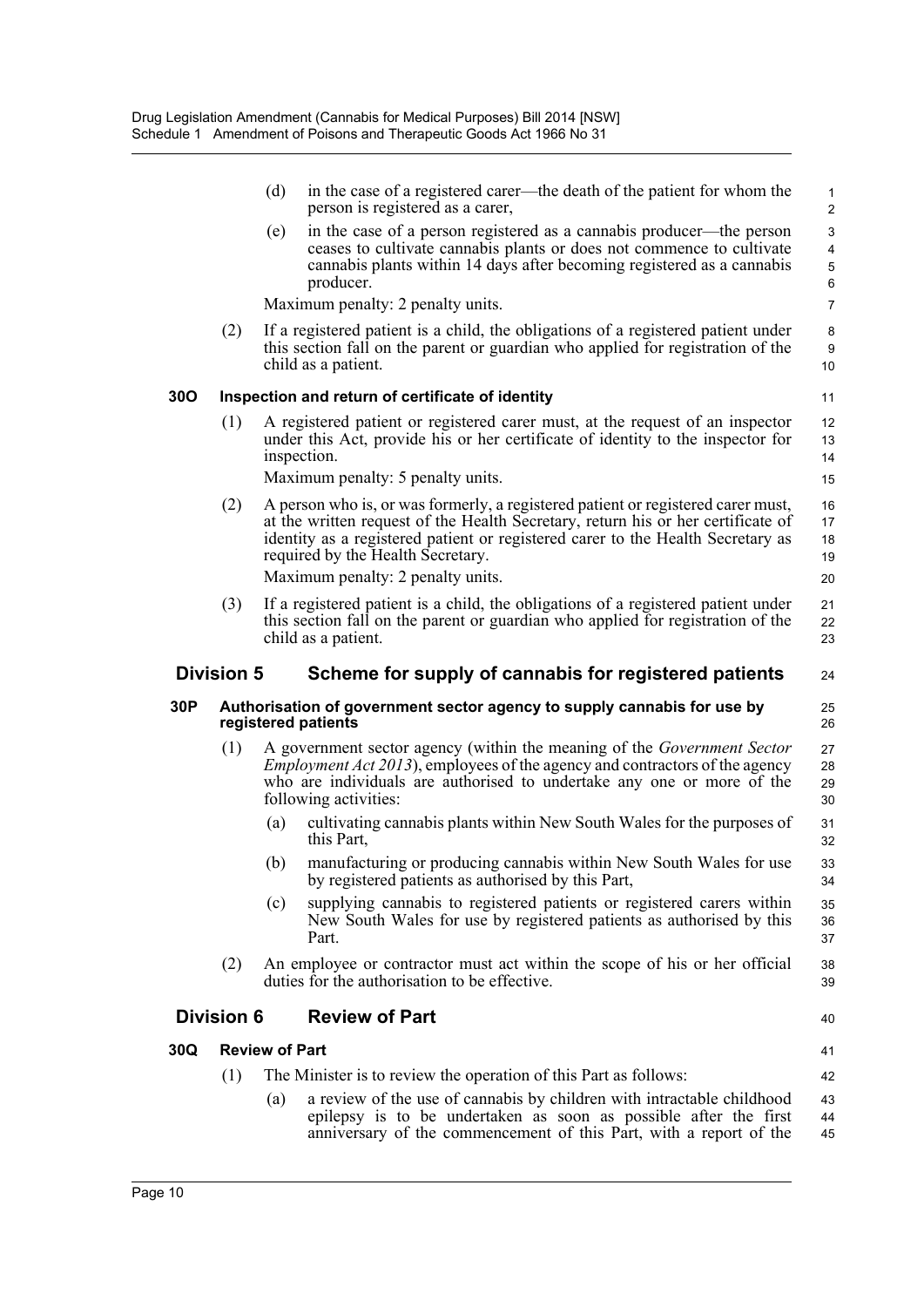review to be tabled in each House of Parliament within 12 months of that anniversary,

22 23 24

- (b) a review of the use of cannabis by adults to relieve serious medical conditions is to be undertaken as soon as possible after the second anniversary of the commencement of this Part, with a report of the review to be tabled in each House of Parliament within 12 months of that anniversary.
- (2) Without limiting the matters that may be considered in a review, the following matters must be considered:
	- (a) the extent to which registered patients were able or unable to access cannabis for use to relieve serious medical conditions,
	- (b) the extent to which registered patients who used cannabis to relieve serious medical conditions benefited from that use,
	- (c) the extent to which registered patients who used cannabis to relieve serious medical conditions experienced adverse side effects from that use and the nature and severity of those side effects,
	- (d) whether the definition of *serious medical condition* should be modified to exclude or include particular conditions, 17 18
	- (e) whether the Part should otherwise be modified to improve its administration or operation in terms of fairness, reasonableness, effectiveness or efficiency. 19 20 21
- **[2] Section 31 Application of Commonwealth therapeutic goods laws to New South Wales**

Insert after section 31 (2):

(2A) However, nothing in the applied provisions renders unlawful anything done in accordance with a licence or authorisation under this Act. 25 26